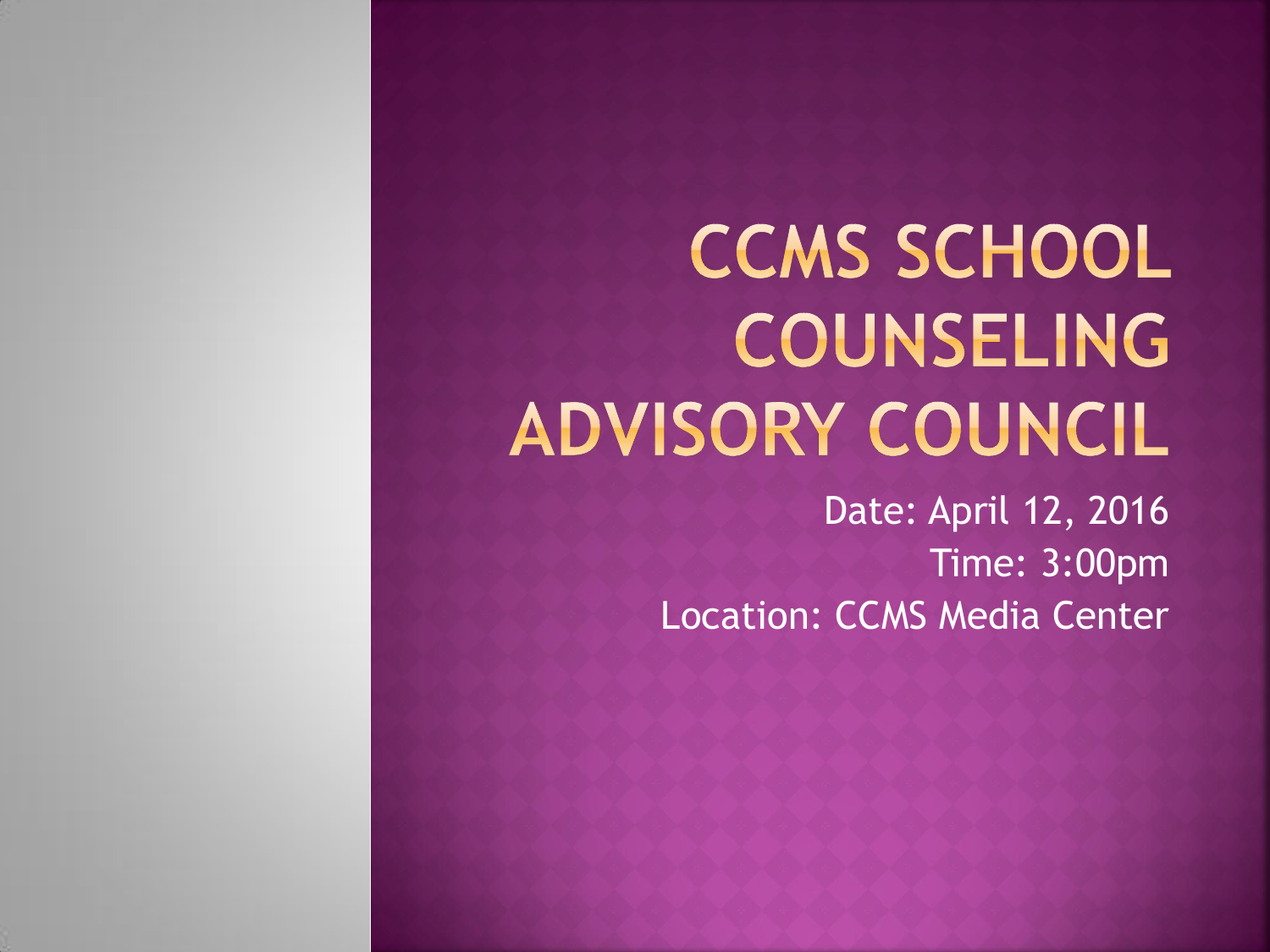### TRAININGS WE HAVE ATTENDED THIS YEAR

- We have been very fortunate to receive a lot of informative and helpful professional development trainings this year!
- Since we met last, we have received:
	- **EXTERGHT Crisis Intervention and Recovery Training based** on the PREPaRE model from Dr. Melissa Reeves.
	- **EXCOGNITIVE Behavior Intervention Training**
	- **SSBD Training to use a new screener for behavior** concerns
- We will be attending training in May 2016 with Dr. John Murphy on Solution Focused Counseling.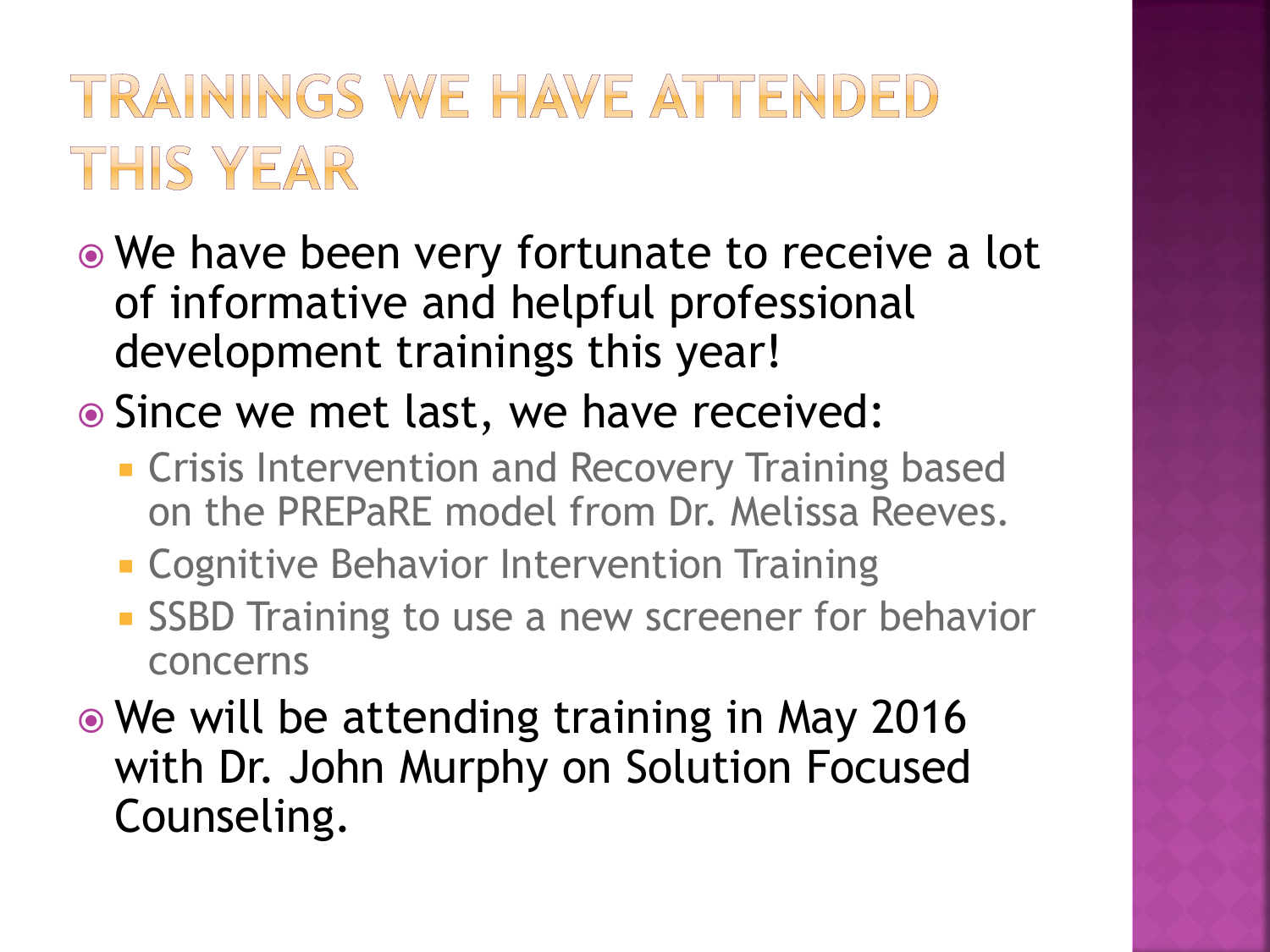## SECOND & THIRD TERM GROUP COUNSELING

**6 th Grade Groups** Academic Success **■**Behavior Divorce Attendance

**7 th and 8th Grade Groups** Anxiety **•Military ■**Behavior Attendance/PtGT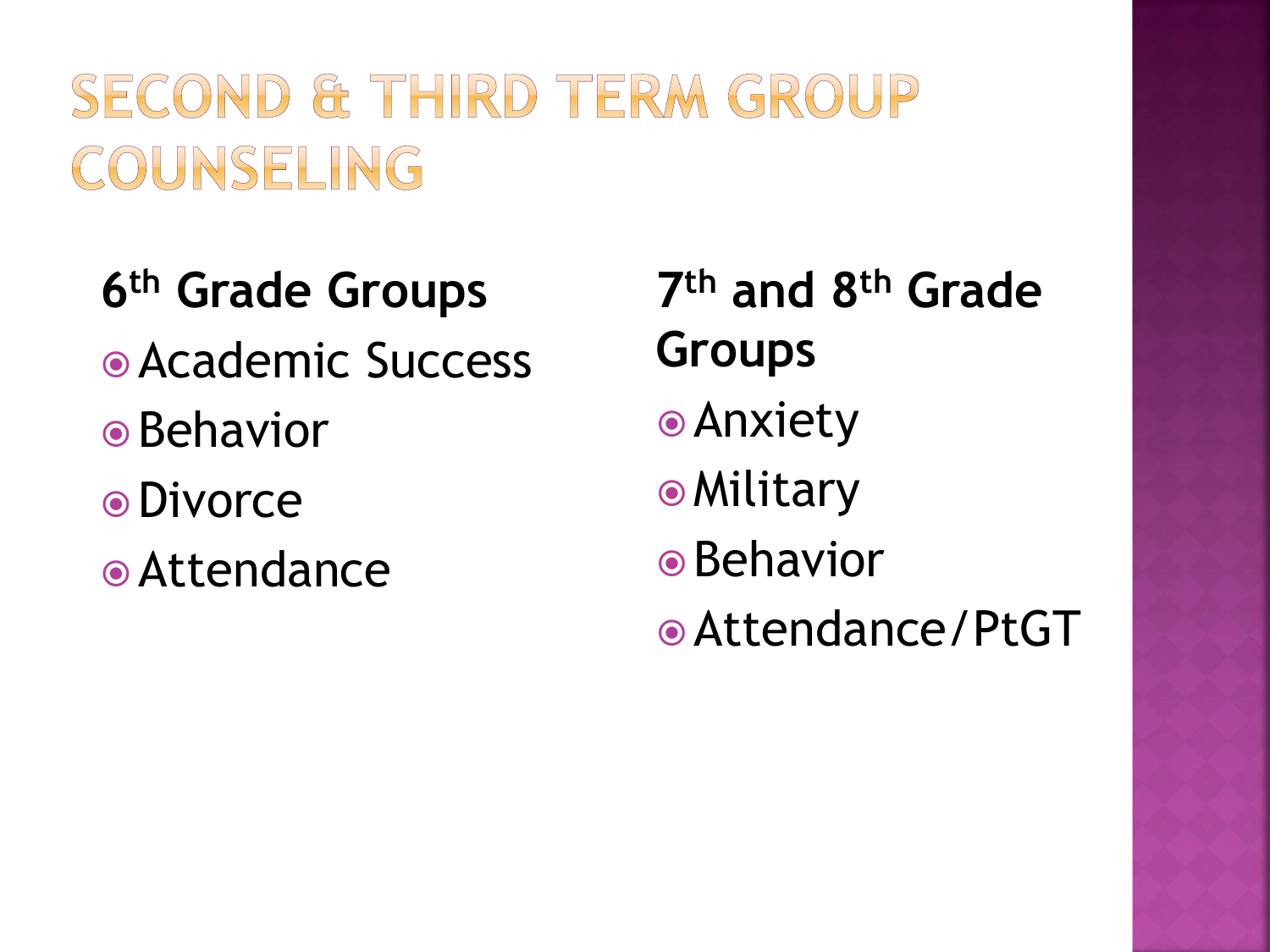### OPERATION PREPARATION

### Career Day-3/4/16

**8th Grade Students** attended four career panel discussions led by community members working in one of the 16 Career Clusters identified by Kentucky.

### Mentor Day-3/18/16

■ 8<sup>th</sup> grade students met individually with a community mentor to talk about their career interests, high school plans, and any possible postsecondary plans of interest.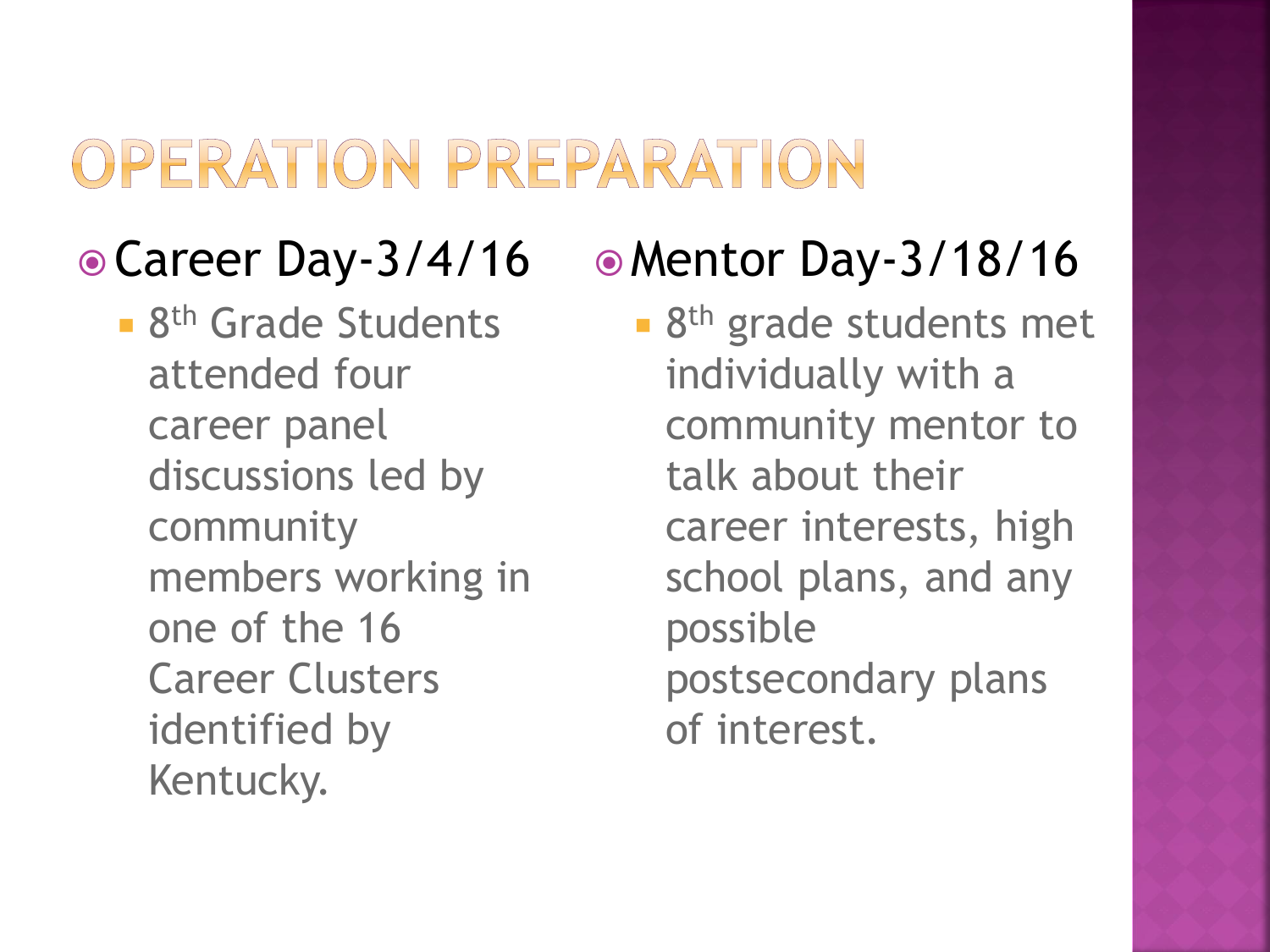## GRADE COLLEGE VISITS

- 3/23/16
- All 8<sup>th</sup> Grade Students participated
- 8 Campuses Visited
	- Cincinnati Art Academy
	- Cincinnati State
	- Gateway (Boone, Covington, and Edgewood)
	- Mount St. Joe
	- **Northern Kentucky University**
	- **Thomas More College**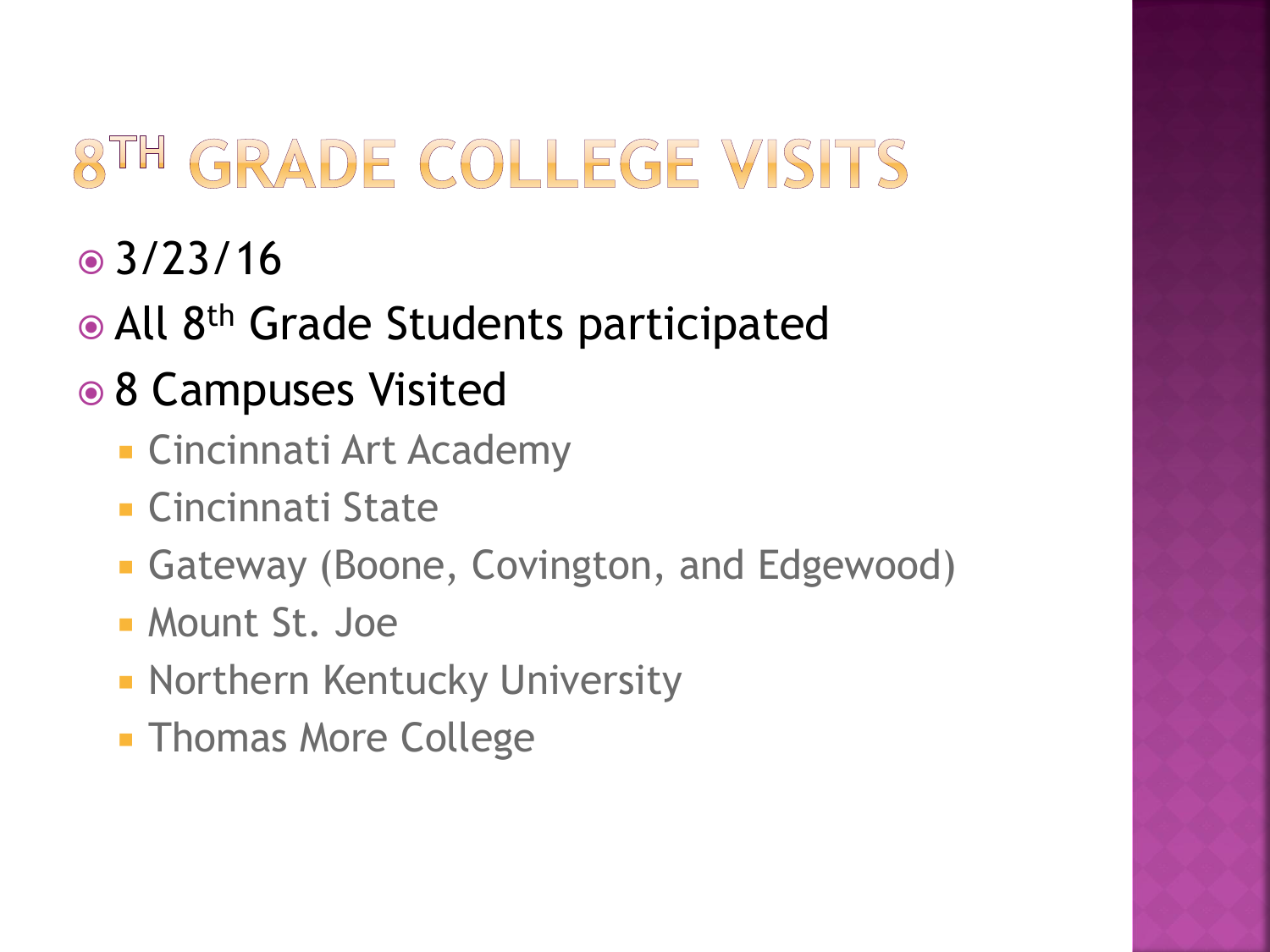## STUDENT SURVEY RESULTS

#### Key: 1=Much Help 2=Some Help 3=Little Help 4=No Help 5=Did not Participate

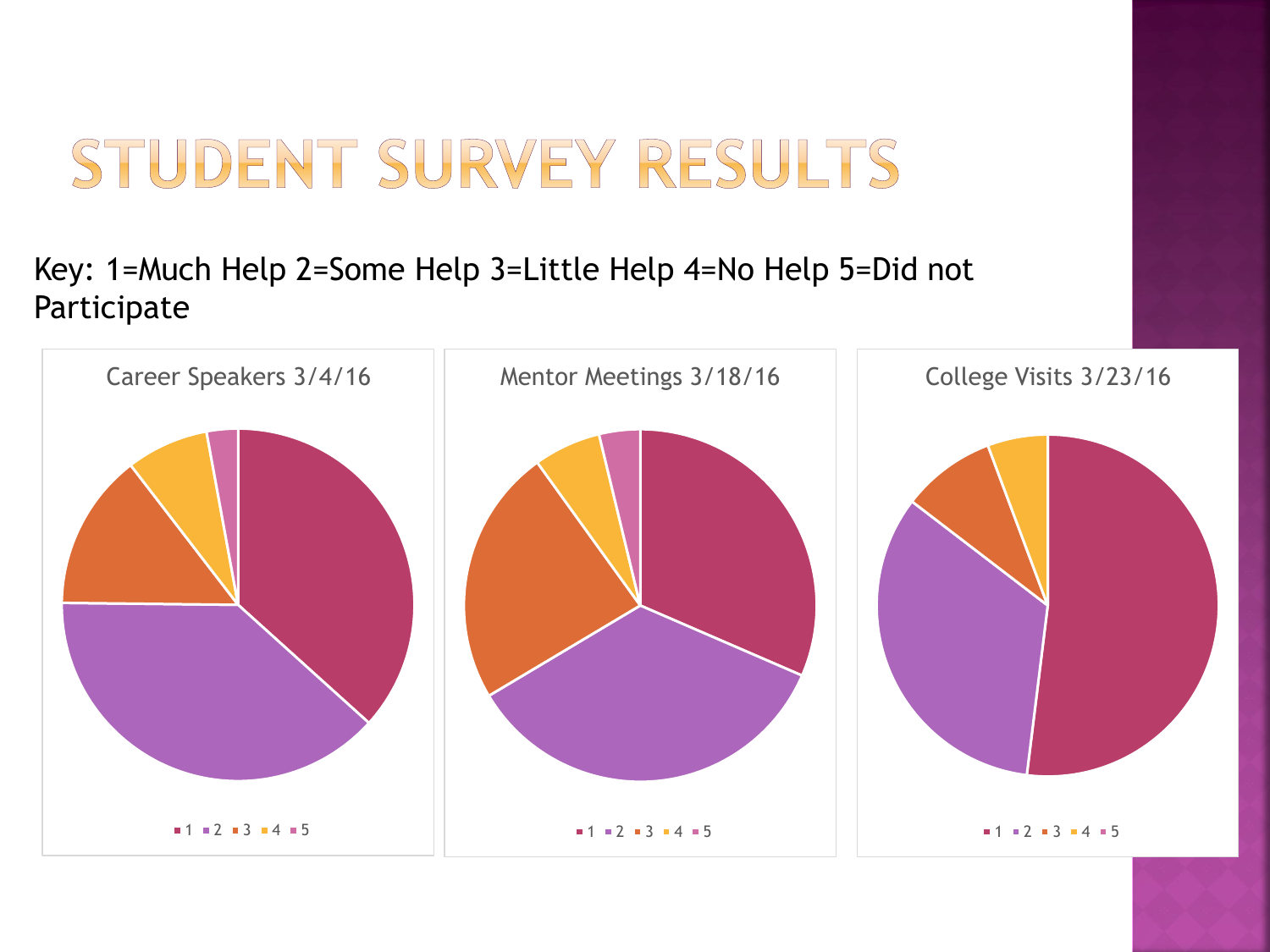## WHAT'S BEEN HAPPENING AROUND HERE LATELY

### ● Scheduling

All current 6<sup>th</sup> and 7<sup>th</sup> grade students individually met with a member of our department to go over their course preferences for next year.

• Transitions

- **6<sup>th</sup> Grade: Elementary Visits, Parent Nights, Visits to** CCMS upcoming
- **8th Grade: Visited CCHS in Jan. 2016**

### ● RtI Tier 2 Groups for

- **Trimester 2 groups have ended**
- **Trimester 3 groups started prior to Spring Break:** Attendance, Behavior, Academic Success

### • Testing

- **6th Grade took CogAT**
- **Results back within a few weeks**
- **KPREP testing starts May 2016**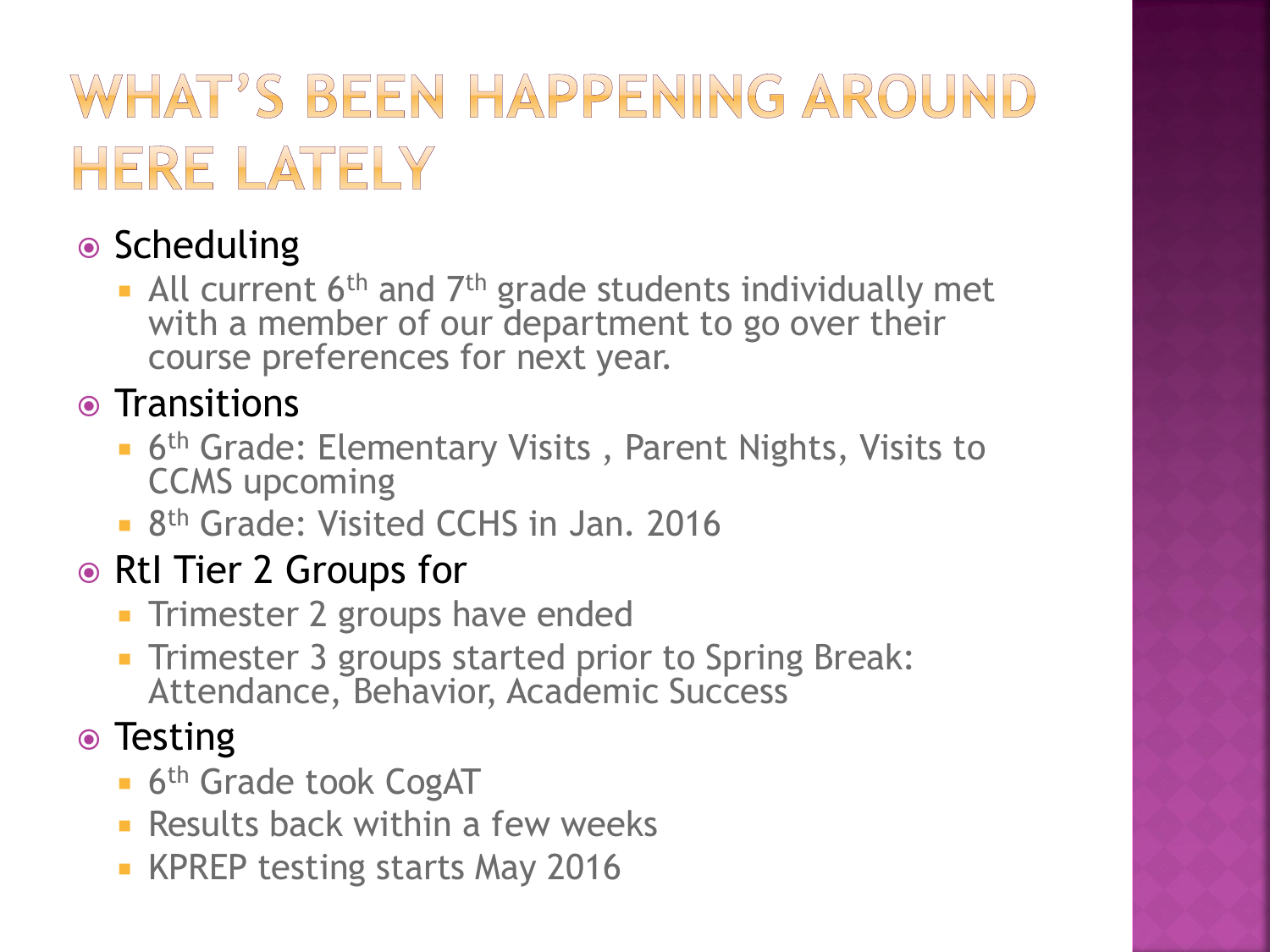## WHAT'S NEXT FOR 2015-2016

### ● Parent Night

- **April 21st during Parent/Teacher conferences**
- **In collaboration with YSC and Mr. Smith, we will** be having 2 guest speakers to present to parents information on substance abuse prevention and cell phone use awareness.
- Data Analysis of Small Groups
- End of the year Wrap-Up